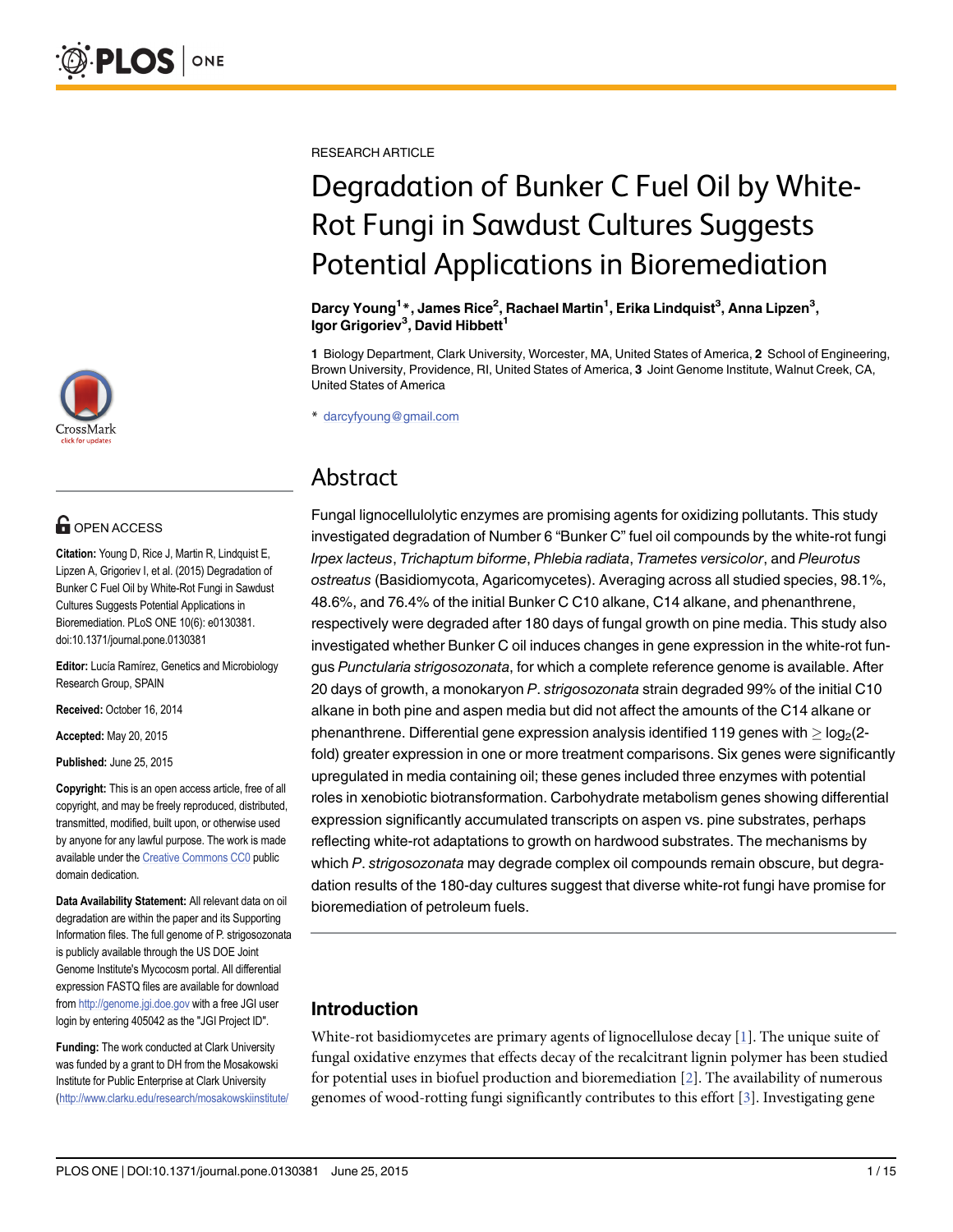<span id="page-1-0"></span>

). The work conducted by the United States Department of Energy Joint Genome Institute is supported by the Office of Science of the United States Department of Energy (science.energy.gov) under Contract No. DE-AC02-05CH11231. The work conducted at Brown University was supported by grant number P42ES013660 from the National Institute of Environmental Health Sciences ([http://](http://www.niehs.nih.gov/) [www.niehs.nih.gov/\)](http://www.niehs.nih.gov/). The content is solely the responsibility of the authors and does not necessarily represent the official views of the National Institute of Environmental Health Sciences or the National Institutes of Health. The funders had no role in study design, data collection and analysis, decision to publish, or preparation of the manuscript.

Competing Interests: The authors have declared that no competing interests exist.

families that contribute to decay of various substrates may uncover further biotechnology applications. White-rot basidiomycetes degrade organic pollutants such as polycyclic aromatic hydrocarbons (PAHs), explosives, polychlorinated biphenyls (PCBs), and organochlorine pesticides  $[4]$ . Fungal ligninolytic enzymes may be able to oxidize pollutants with chemical structures similar to the phenylpropane monomers of lignin molecules [\[5\]](#page-12-0). The fungal class II peroxidases lignin peroxidase (LiP), manganese peroxidase (MnP), and versatile peroxidase (VP) contribute to the degradation of lignin polymers via direct oxidation or non-specific oxidation with free radicals [\[6\]](#page-12-0). The multicopper oxidase laccase catalyzes the one-electron oxidation of diverse phenolic substrates, including the phenolic component of lignin  $[7]$  $[7]$ . Numerous studies have linked these enzymes to roles in pollutant breakdown [[8\]](#page-12-0). Other studies suggest that cytochrome P450 monooxygenases catalyze the first step in PAH degradation [\[9,](#page-12-0) [10\]](#page-12-0), or that PAHs with high ionization potentials are primarily oxidized by MnP-dependent lipid peroxidation reactions [[11](#page-12-0)]. Alkanes, which compose 20–50% of crude oil, are oxidized in terminal oxidation reactions that are catalyzed in fungi by microsomal cytochrome P450 monooxygenases in the CYP52 family [\[12\]](#page-12-0).

Five of the six fungal species in this study have been previously evaluated for bioremediation potential. Whole cultures and isolated enzymes from Irpex lacteus degrade PAHs with 3–6 rings  $[13]$  $[13]$  $[13]$ , TNT  $[14]$ , synthetic dyes  $[15, 16]$  $[15, 16]$  $[15, 16]$ , and other pollutants  $[17, 18]$  $[17, 18]$  $[17, 18]$  $[17, 18]$  $[17, 18]$ . Similar studies have been conducted with Pleurotus ostreatus [[19](#page-13-0)–[21](#page-13-0)], Trametes versicolor [[22](#page-13-0)–[24](#page-13-0)], Phlebia radiata [\[25](#page-13-0)], and Trichaptum biforme [\[26,](#page-13-0) [27\]](#page-13-0), but this is the first study to assess the pollutant degradation capabilities of Punctularia strigosozonata. The experimental wood-decay fungi are reported on as few as fourteen genera of host trees (P. strigosozonata) or over 50 (Irpex lacteus, Trametes versicolor) [[28](#page-13-0)–[30\]](#page-13-0). All six species occur most often on diverse hardwoods and can be considered hardwood specialists, but they are all rarely or occasionally reported on conifer substrates.

This study was initiated as part of an effort to develop a bioremediation strategy at Fisherville Mill, a brownfield remediation site on the Blackstone River in Grafton, MA. The heavy residual petroleum product Number 6 "Bunker C" fuel oil was used as heating fuel at a former onsite textile mill that burned down in 1999. Underground oil storage tanks were damaged in the fire and Bunker C oil leaked into surrounding soils, sediments, and surface water, including the historic Blackstone Canal. Although the US Environmental Protection Agency (EPA) conducted a cleanup of the site following the fire, surface waters remained contaminated with Bunker C oil in spring 2011 [\[31\]](#page-13-0). To remove Bunker C oil from canal water, a bioremediation system was constructed by John Todd Ecological Design, Inc. (Woods Hole, MA). One component of the system is a "mycofiltration" system, in which contaminated canal water is passed through bins containing wood chips inoculated with wood-decaying fungi. The potential effectiveness of this method is suggested by studies indicating the ability of various species of whiterot fungi to degrade crude oils and petroleum distillates in complex media like soil [\[32,](#page-13-0) [33\]](#page-13-0).

The primary goal of this study was to assess the extent to which five species of white-rot fungi are able to degrade petroleum-derived hydrocarbons, which could address the potential effectiveness of the mycofiltration system and inform choices of fungal species in the bioremediation efforts at Fisherville Mill. The secondary goal was to assess gene expression in another white-rot species, P. strigosozonata, in pine and aspen sawdust media, with and without Bunker C oil.

## Materials and Methods

## Strains and growth conditions

Bunker C oil was collected from the Blackstone Canal at a brownfield remediation site in Grafton, MA, USA (42°10'39.3"N 71°41'25.8"W) with permission from the private site owner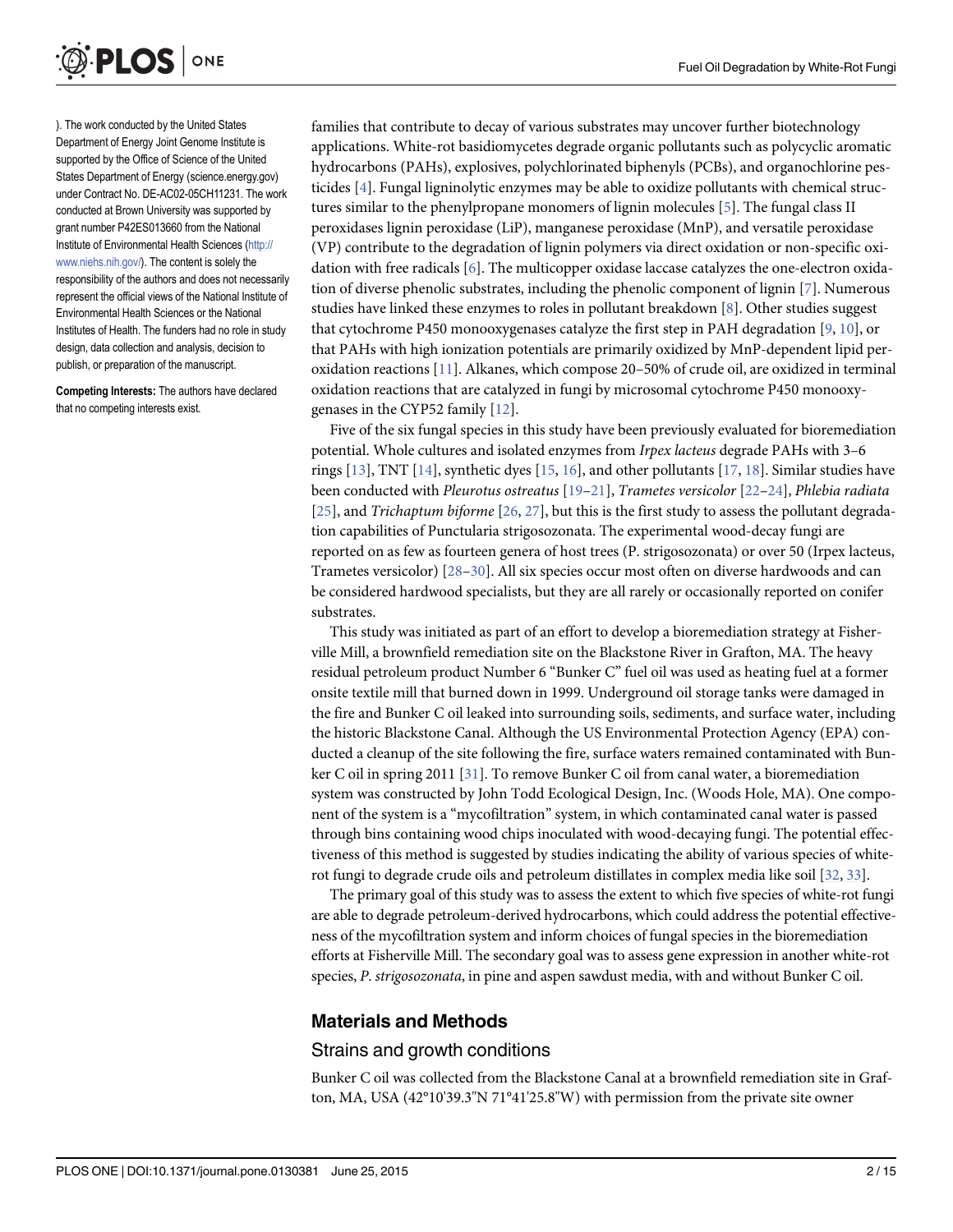<span id="page-2-0"></span>(Fisherville Redevelopment LLC). The oil was autoclaved three times at 121°C for 1h15m with 24h between each cycle.

Dikaryotic strains of I. lacteus FD-9, P. radiata FD-121, P. ostreatus FD-119, T. versicolor FP-101664 SS-1, and T. biforme FD-177 obtained from the USDA Forest Products Laboratory (Madison, WI) were maintained on malt yeast agar (MYA) plates without light at 27°C. MYA plates contained 20g/L agar (Difco, BD), 20g/L malt extract (EMD Chemicals), and 0.5g/L yeast (EM Science) in 1L water, autoclaved at 121°C for 30 minutes of sterilization time. These fungal cultures were inoculated onto media containing eastern white pine (Pinus strobus) sawdust as this was the principal wood type under consideration for use in the "mycofiltration" system at Fisherville Mill. Semisolid media for I. lacteus, T. biforme, P. radiata, T. versicolor, and P. ostreatus cultures was made with 600 mL wheat bran, 2400 mL P. strobus sawdust, and 1400 mL water. This amount was halved according to weight and 20 g of Bunker C oil was mixed into one half. Approximately 25 g of media was weighed into each glass Petri dish. To inoculate media containing Bunker C oil,  $0.5 \text{ cm}^3$  cubes of new growth were taken from MYA plates and placed in the center of each dish. Dishes were wrapped in Parafilm (Bemis Company), incubated without light at 27°C for 180 days and then stored at -20°C. The Petri dishes containing media without oil were uninoculated and kept in the same conditions as the inoculated dishes to serve as controls for the hydrocarbon degradation analysis.

## Hydrocarbon degradation analysis

Hydrocarbon degradation was measured with duplicate cultures of P. ostreatus, T. biforme, P. radiata, and T. versicolor. Degradation was measured with a single culture of I. lacteus. Remaining amounts of three Bunker C oil compounds with varying recalcitrance and toxicity were assayed in 180-day cultures by gas chromatography-mass spectrometry (GC-MS): the PAH phenanthrene, an alkane with 10 carbon atoms (C10) and an alkane with 14 carbon atoms (C14). Analysis of individual Bunker C components (rather than of total petroleum hydrocarbons) enabled comparison of the performance of the study organisms to previous research on specific compounds. The representative compounds were also measured in uninoculated controls of media without Bunker C oil to assess the signal of each compound in the media components.

Cultures were dried for 48 hours (LabConco, Model 77530–10). Oil and other soluble components were extracted from the cultures with methylene chloride by five 10 m static cycles (~1600 psi, 373°K) of accelerated solvent extraction (Dionex Model ASE 200), which is designed to remove sorbed organic compounds from strong sorbents and provides nearly complete recovery of deuterated standards. Considering the harsh ASE conditions, it is unlikely that any pollutant adsorbing to the fungal hyphae will be unaccounted for in the extract solution. Approximately 1 g of sample material was transferred from each Petri dish to a clean 34 mL stainless steel ASE capsule. Any capsule volume void of sample material was filled with clean, inert sand to reduce the total amount of solvent used during extraction. Methylene chloride was evaporated from the liquid effluent (Zymark TurboVap LV). Remaining oil residues were dissolved in methylene chloride to a total volume of 10 mL. The compositions of these analytes were acquired by GC-MS (Agilent, Models GC: HP6890; MS: 5973) using a modified U.S. EPA 8015c method [[34\]](#page-13-0).

GC-MS obtained peak retention times and mass spectra were compared to those of an alkane and PAH-containing standard calibration mixture. The retention times and spectra for the chosen C10 and C14 alkanes matched those of decane and tetradecane, respectively. However, the Bunker C oil used in this study was environmentally weathered and contained a complex mixture of hydrocarbons, so it was not possible to say with complete certainty that these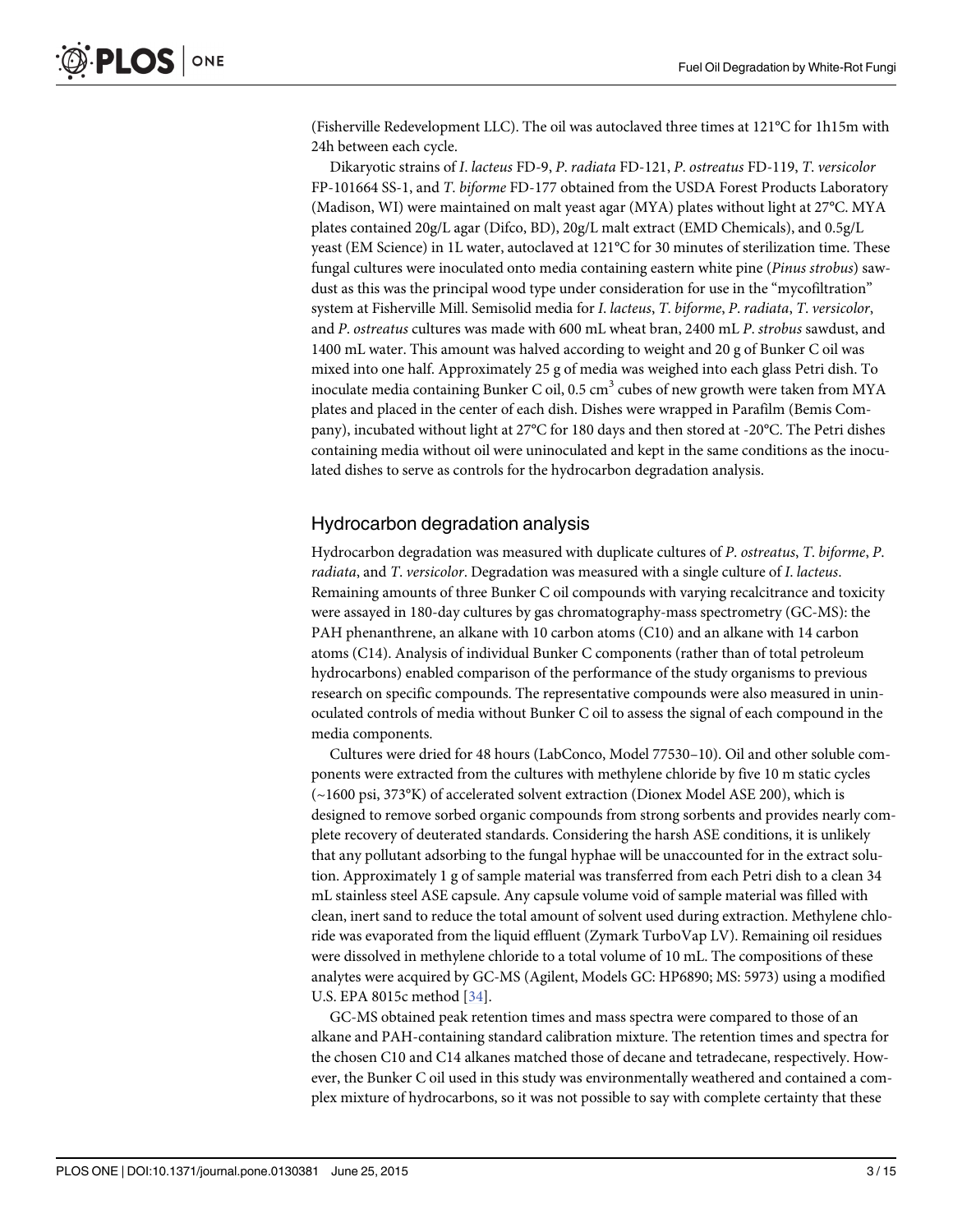<span id="page-3-0"></span>compounds were in fact unsubstituted decane and tetradecane. Thus, they are referred to here as "C10" and "C14" alkanes.

The extent of oil degradation was estimated by comparing the ratios of three biodegradable compounds to one non-biodegradable marker in the original autoclaved oil and the experimental cultures. Hopane  $(C_{30}H_{52})$ , a complex triterpene with a molecular weight of 412.7 (mass to charge ratio  $m/z = 191$ , retention time = 38.3 min) was chosen as the non-biodegradable marker. Hopane and other compounds belonging to the terpenoid family have long been used as petrochemical biomarkers due to their environmental persistency and stability [\[35,](#page-13-0) [36\]](#page-13-0) and their resistance to degradation by aerobic microbiota [[37](#page-13-0)]. The C10 and C14 alkanes (m/  $z = 57$ , retention time = 10.1 and 20.4 m, respectively) and the PAH phenanthrene (m/z = 178, retention time = 20.0 m) were chosen to represent the degradable organic compounds. Chromatographic peaks were identified and integrated to calculate the area of the peak. Ratios of biodegradable compounds to the non-biodegradable marker were calculated separately for each sample. Sample ratios were divided by the compound-to-marker ratios in autoclaved oil to normalize for the concentration of oil in each sample and then converted to percentages of compounds degraded per sample:

$$
\left(\frac{compound_{exp}}{hopane_{exp}}\right) / \left(\frac{compound_{oil}}{hopane_{oil}}\right) x 100
$$
\n(1)

A degradation ratio quotient of 0.5 before conversion to percentage represents a 50% degradation (by mass) of the compound. Note that the use of an internal standard to quantify the extent of biodegradation would not have been practical in this study due to the heterogeneity (oil + sawdust + fungi + moisture) of each sample and potential degradation (i.e., mass reduction) of bulk oil. In other words, though 1 g of mixed media was analyzed, the amount of bulk oil in each sample, which is needed to calculate component concentrations, was not obvious.

The quantities of the compounds of interest attributable to the wood in the spawn were not subtracted from the amounts attributed to the oil due to differences in spawn mixtures between cultures grown for 180 days and those grown for 20 days. Therefore, the actual amount of phenanthrene and C14 alkane degradation is likely being underestimated by a marginal amount.

## Gene expression analysis

Cultures in four experimental conditions (pine, pine with Bunker C oil, aspen, and aspen with Bunker C oil) were made in triplicate to analyze gene expression by the P. strigosozonata monokaryon HHB-11173 Pine media was used to approximate conditions in the "mycofiltration" system at Fisherville Mill while aspen media was used to assess potential differential gene expression in relatively extractive-free conditions, compared to pine media. Pine media for the transcriptome cultures was made with 250mL bran, 1000mL pine sawdust, and 500mL water. Semisolid aspen (Populus tremuloides) media for the transcriptome cultures was prepared with 125mL bran, 500mL aspen sawdust, and 500mL water. 65 g of Bunker C was mixed into 650 g of both types of media. Approximately 27.5 g of media was weighed into each glass Petri dish. Two uninoculated dishes were kept as media controls, one with Bunker C oil and one without, for GC-MS analysis. To inoculate media with P. strigosozonata HHB-11173 SS-5, 0.125 cm<sup>3</sup> cubes of new mycelial growth on agar from MYA plates were placed in the center of each dish. Dishes were incubated without light at 27°C for 20 days and then stored at -80°C. Experimental and control cultures were assessed for Bunker C degradation by GC-MS as described for the hydrocarbon degradation analysis.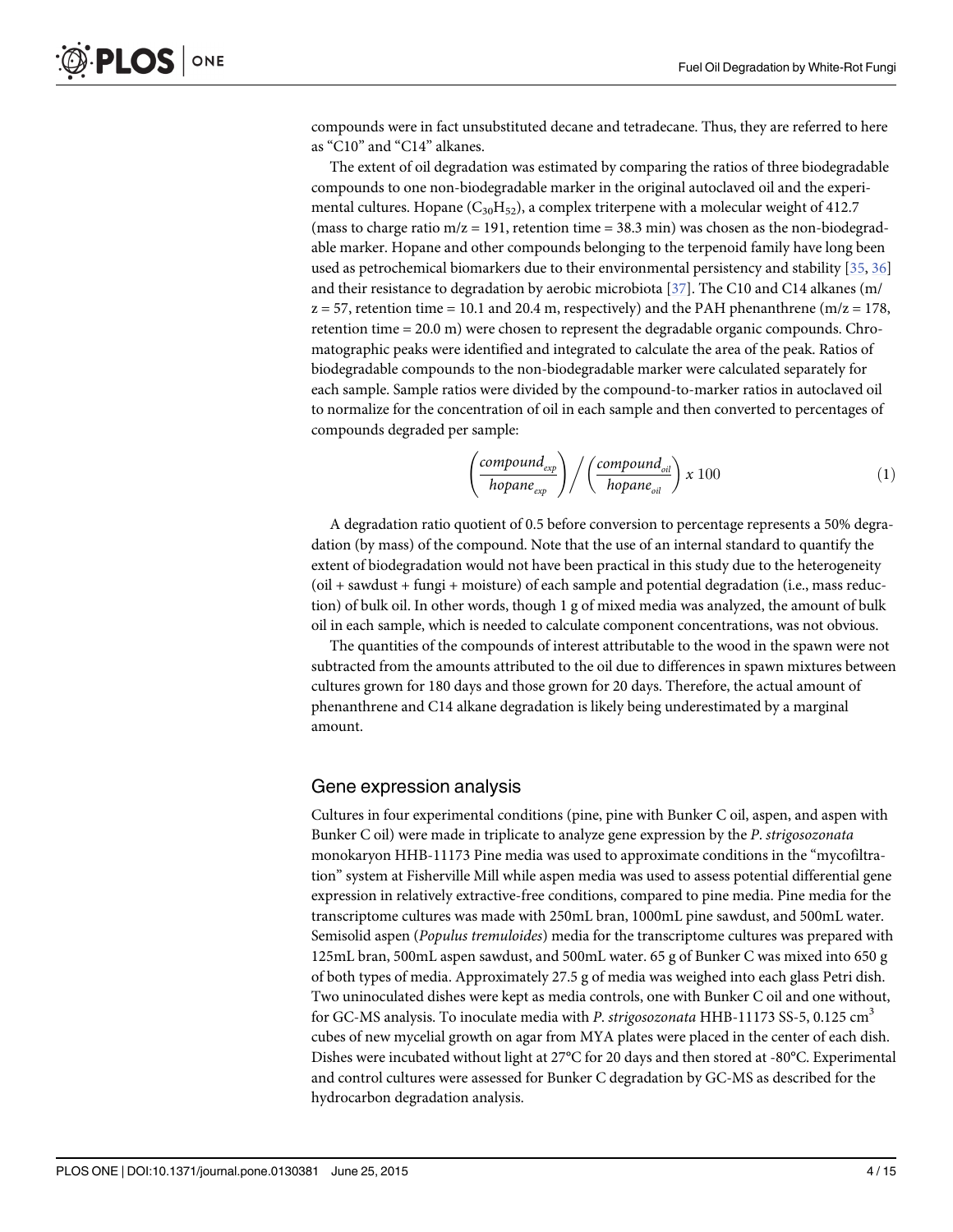<span id="page-4-0"></span>Total RNA was extracted from triplicate cultures of P. strigosozonata by harvesting three samples of between 0.87–0.93g that transected mycelial age (from center to edge). Samples were ground with mortar and pestle in liquid nitrogen prior to total RNA extraction with a Qiagen RNeasy Midi Kit and on-column DNase digestion. The manufacturer's instructions were followed with the recommended modifications for tissue homogenization using a syringe and needle. The three extractions from each culture were combined before LiCl purification to meet concentration standards for Illumina sequencing (1 μg/μl total RNA). Extractions were assessed by denaturing gel electrophoresis with ethidium bromide and quantified using an MWGt LambdaScan 200 or a Shimadzu UV-1650PC UV-visible spectrophotometer.

Two biological replicates from each condition were chosen for sequencing at the Joint Genome Institute (JGI, Walnut Creek, CA) based on RNA quantity and quality [\(S1 Table](#page-11-0)). mRNA was purified from total RNA (Absolutely mRNA, Stratagene) and chemically fragmented to 200–250 bp (RNA Fragmentation Reagents, AM8740 –Zn, Ambion). First strand cDNA was synthesized using Superscript II Reverse Transcriptase (Invitrogen) and random hexamers. The second strand was synthesized using E. coli RnaseH, DNA ligase, and DNA polymerase I for nick translation. The dscDNA was then cleaned using a double SPRI bead selection (Agencourt Ampure beads). The TruSeq Sample Prep kit (Illumina) was used for RNASeq library creation using the manufacturer's instructions. The second strand was removed by AmpErase UNG (Applied Biosystems). Paired end 100 bp reads were sequenced on an Illumina HiSeq 2000 for unamplified stranded TruSeq.

Reads were trimmed to 36bp and aligned to P. strigosozonata gene models with the Burrows-Wheeler Aligner (BWA) [\[38](#page-13-0)]. Raw mapped read counts were analyzed for differential expression in the Bioconductor package DESeq in R version 2.15.3 [\[39\]](#page-13-0). After libraries were normalized for size, four treatment comparisons were made: 1) aspen media + Bunker C oil vs. aspen media, 2) pine media + Bunker C oil vs. pine media, 3) pine media vs. aspen media, and 4) pine media with oil vs. aspen media with oil. A principal components analysis (PCA) was conducted in DESeq to ordinate the reads from each treatment. Transcript IDs returned by DESeq as being differentially expressed  $>$  log<sub>2</sub>(2-fold) with an adjusted p value  $< 0.01$  were used as queries in JGI's Mycocosm fungal genome browser (genome.jgi.doe.gov) [\[40\]](#page-14-0), which uses the best representative gene model from the query transcript to predict functional domains from the Wellcome Trust Sanger Institute Pfam database (pfam.xfam.org) [[41\]](#page-14-0). Mycocosm user annotations and Pfam domain annotations were gathered to assess categories of genes that were differentially regulated in pairs of media treatments.

## Results

Visual estimations of colony diameters revealed no apparent differences among species in growth rates on each replicate plate, with or without oil present. All species completely colonized media with and without oil by 180 days of growth.

## Hydrocarbon degradation within 180 days

Oil compound degradation was assessed by comparing peak intensities in GC-MS signals between samples and autoclaved oil (example chromatograms of T. versicolor sample A and Bunker C oil in Figs [1A](#page-5-0) and [2B](#page-5-0)). Hopane (retention time =  $38.3$  m) and a C10 alkane (retention time = 10 m) in Bunker C oil were not present in noteworthy amounts in spawn controls  $(S1)$  $(S1)$  $(S1)$ and [S3](#page-11-0) Figs). The phenanthrene (retention time  $= 19.9$  m) and C14 alkane (retention time = 20.2 min) peaks in the oil were detected in small amounts in uninoculated media controls [\(S2](#page-11-0) and [S3](#page-11-0) Figs). The phenanthrene/hopane, C14 alkane/hopane, and C10 alkane/hopane compound peak area ratios in the autoclaved Bunker C oil were used to normalize the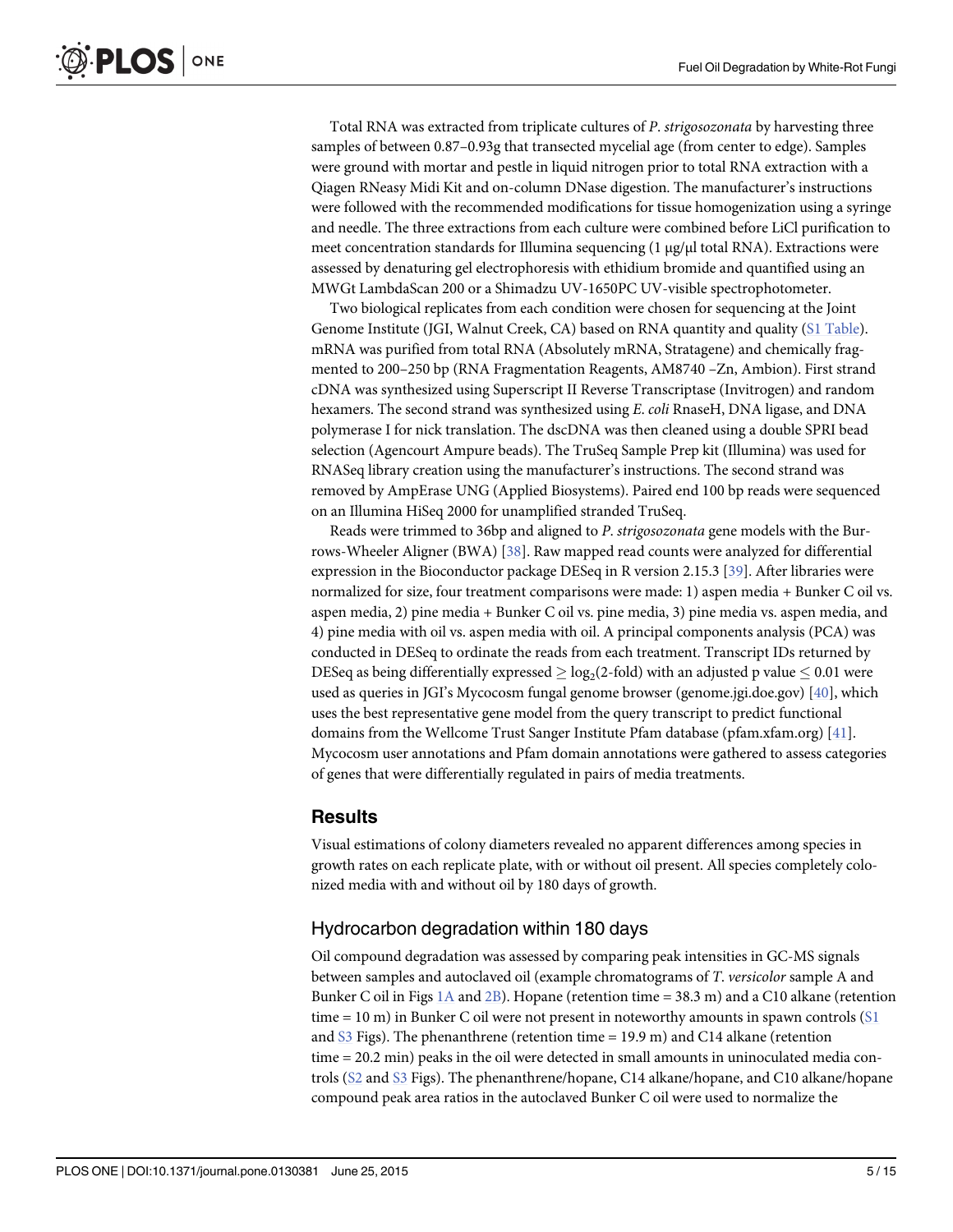<span id="page-5-0"></span>



[Fig 1. H](#page-4-0)ydrocarbon degradation by Trichaptum biforme. GC-MS chromatograms of (a) alkane and (b) phenanthrene degradation by T. biforme measured after 180 days of growth in pine media with Bunker C oil. Black lines =  $T$ . biforme profiles; blue lines = Bunker C oil profiles.

doi:10.1371/journal.pone.0130381.g001

compound/hopane ratios in the experimental cultures so that the percentages of compound degradation could be compared among samples ([Eq 1](#page-3-0); [Table 1](#page-6-0)).

All cultures grown for 180 days reduced the amount of C10 alkane in pine spawn cultures with oil relative to the amount in pure autoclaved oil by at least 96% ([Table 1\)](#page-6-0). The C14 alkane decreased by an average of 48.6% and phenanthrene decreased by an average of 76.4% across all cultures and biological replicates [\(Table 1\)](#page-6-0).



[Fig 2. B](#page-4-0)iplot of principal components (PC) axes PC1 and PC2 derived from a Principal Components Analysis (PCA) of mapped paired-end Illumina RNA-Seq reads from 20 day-old Punctularia strigosozonata cultures in media treatments (aspen, aspen with Bunker C oil, pine, and pine with Bunker C oil). Ordination was completed in the R package DESeq.

doi:10.1371/journal.pone.0130381.g002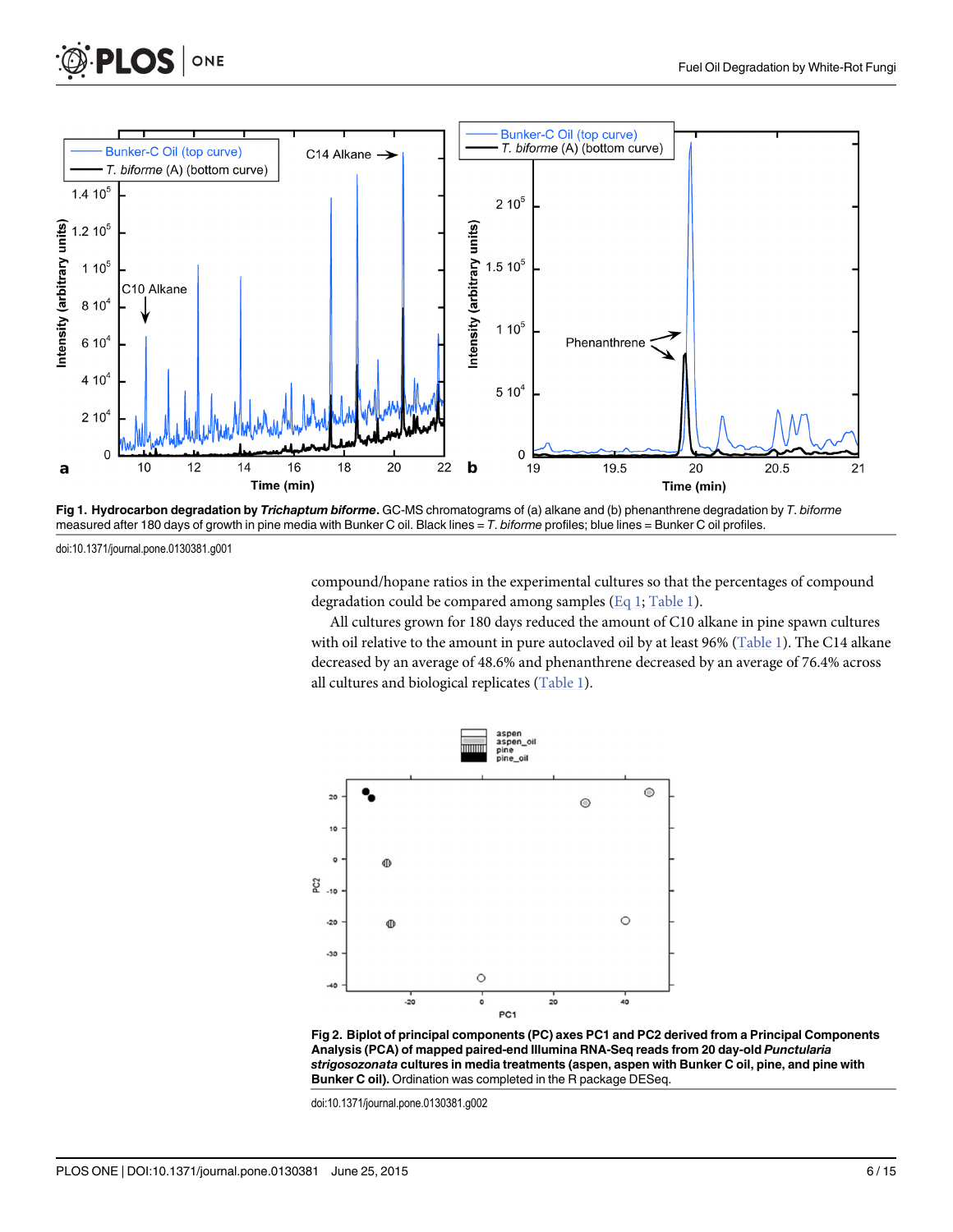<span id="page-6-0"></span>

| Sample                    | <b>Phenanthrene</b> | C14 alkane | C <sub>10</sub> alkane |
|---------------------------|---------------------|------------|------------------------|
| 180-day cultures          |                     |            |                        |
| I. lacteus                | 76.9%               | 54.4%      | 98.0%                  |
| P. radiata (A)            | 89.7%               | 61.3%      | 99.0%                  |
| P. radiata (B)            | 66.7%               | 46.3%      | 99.0%                  |
| P. ostreatus (A)          | 84.6%               | 35.5%      | 97.0%                  |
| P. ostreatus (B)          | 94.9%               | 48.1%      | 98.0%                  |
| T. versicolor (A)         | 84.6%               | 46.3%      | 98.0%                  |
| T. versicolor (B)         | 43.6%               | 34.5%      | 96.0%                  |
| T. biforme (A)            | 74.4%               | 54.7%      | 99.0%                  |
| T. biforme (B)            | 71.8%               | 56.4%      | 99.0%                  |
| Mean (180 day cultures)   | 76.4%               | 48.6%      | 98.1%                  |
| 20-day cultures           |                     |            |                        |
| P. strigosozonata (pine)  | $-2.6%$             | $-5.2%$    | 99.0%                  |
| P. strigosozonata (aspen) | 5.1%                | $-7.0\%$   | 99.0%                  |
| Mean (20 day cultures)    | 1.3%                | $-6.1%$    | 99.0%                  |

#### [Table 1.](#page-5-0) Degradation (%) of phenanthrene, a C14 alkane, and a C10 alkane in Bunker C oil by white-rot fungi.

Degradation percentages were calculated using [Eq 1.](#page-3-0)

doi:10.1371/journal.pone.0130381.t001

Degradation of the C10 alkane between pairs of biological species replicates was similar while reproducibility of phenanthrene and C14 alkane degradation was low between duplicates (Table 1).

## P. strigosozonata hydrocarbon degradation and gene expression after 20 days

The P. strigosozonata monokaryon strain HHB-11173 SS-5 degraded a C10 alkane in Bunker C oil by 99% on pine and aspen media within 20 days (Table 1). Phenanthrene and a C14 alkane were resistant to degradation in the 20-day growth period, although P. strigosozonata degraded 5.1% of the original phenanthrene in aspen media  $(Table 1)$ .

RNA-Seq reads of P. strigosozonata grown on pine and aspen media with and without Bunker C oil mapped to the *P. strigosozonata* genome ( $\geq$ 91%) and transcriptome ( $\geq$ 78%) (Table 2). Information about RNA purity and concentration is presented in [S1 Table.](#page-11-0) Principal components analysis and Pearson correlations revealed that mapped RNA-Seq reads in

#### Table 2. Illumina RNA-Seq read counts and percentages of reads mapped to the Punctularia strigosozonata genome and transcriptome.

|                     |           |                           | % of reads mapped        |                                 |  |
|---------------------|-----------|---------------------------|--------------------------|---------------------------------|--|
| <b>Growth media</b> | Replicate | <b>RNA-Seq read count</b> | P. strigosozonata genome | P. strigosozonata transcriptome |  |
| Aspen               | A         | 89,421,640                | 95.7                     | 81.6                            |  |
| Aspen               | B         | 121,720,712               | 98.6                     | 83.5                            |  |
| Aspen + oil         | A         | 45,205,066                | 93.9                     | 80.8                            |  |
| Aspen + oil         | B         | 316,975,014               | 91.6                     | 78.8                            |  |
| Pine                | A         | 72,936,232                | 99.4                     | 85.6                            |  |
| Pine                | B         | 62,199,846                | 99.2                     | 86.4                            |  |
| $Pine + oil$        | A         | 62,287,744                | 99.0                     | 86.7                            |  |
| $Pine + oil$        | B         | 64,422,628                | 99.2                     | 86.9                            |  |

doi:10.1371/journal.pone.0130381.t002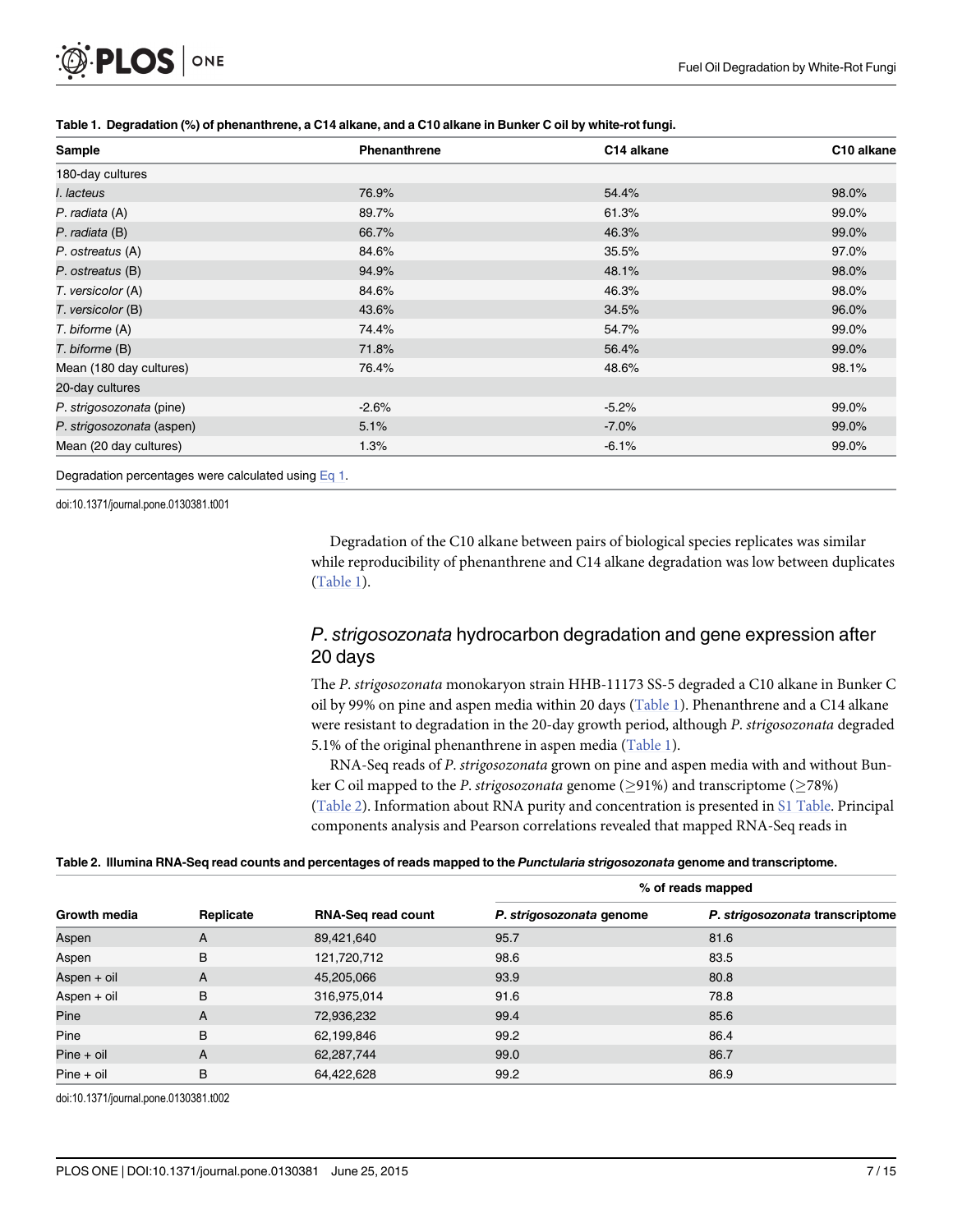<span id="page-7-0"></span>biological duplicate cultures grown on pine spawn with Bunker C oil were highly correlated  $(r = 0.98)$  while reads in the remaining conditions exhibited more variation between duplicates (pine media r = 0.85, aspen media r = 0.76, aspen with oil media r = 0.73) ([Fig 2](#page-5-0)). The first principal component appears to correspond to wood species used in sawdust media, whereas the second principal component corresponds to the presence or absence of Bunker C oil.

Differential expression analyses in DESeq recovered 119 transcripts that were expressed  $\geq$  log<sub>2</sub>(2-fold) across pairs of conditions with an adjusted p-value  $\leq$  0.01. Of these, 47 transcripts had predicted proteins without putative functions ([S3 Table\)](#page-11-0). Overall, the differentially-expressed transcripts accumulated to a greater extent in aspen media vs. pine media, and in the absence vs. presence of Bunker C oil. Specifically, transcripts accumulated in aspen without oil (40 upregulated) relative to pine without oil (21 upregulated), in aspen with oil (44 upregulated) relative to pine with oil (11 upregulated), in aspen without oil (15 upregulated) relative to aspen with oil (9 upregulated), and in pine without oil (13 upregulated) relative to pine with oil (5 upregulated) ([S3 Table\)](#page-11-0).

Of the nine transcripts that accumulated in aspen media with oil relative to aspen media without oil, only four had predicted protein domains with putative functions [\(Table 3\)](#page-8-0). Two of these upregulated genes encoded WD40 repeats, which serve as scaffolds for multi-protein interactions ([http://pfam.xfam.org/family/PF00400\)](http://pfam.xfam.org/family/PF00400). The other two transcripts that were upregulated in aspen media containing oil vs. aspen media without oil were oxidoreductases. One is a member of the 2-oxoglutarate and Fe(II)-dependent oxygenase superfamily, which in fungi has roles in synthesizing antibiotics like cephalosporin [\[42\]](#page-14-0). The other is a cytochrome p450 monooxygenase (CYP). CYPs oxidize a wide variety of substrates and have been implicated in degrading alkanes and PAHs [\[10,](#page-12-0) [12,](#page-12-0) [43,](#page-14-0) [44\]](#page-14-0).

Of the five transcripts that accumulated in pine media with oil relative to pine media without oil, only two had predicted protein domains with putative functions ([Table 3\)](#page-8-0). One predicted gene model is a carboxylesterase, which has been shown to hydrolyze short-chain triglycerides [\[45\]](#page-14-0). The other is a DNA methyltransferase.

DESeq identified 14 transcripts with putative roles in carbohydrate metabolism that were differentially expressed  $\geq \log_2(2\text{-fold})$  (p  $\leq 0.01$ ) in condition comparisons ([Table 3\)](#page-8-0). Glycoside hydrolases (GH) catalyze the hydrolysis of glycosidic bonds between multiple carbohydrates or between carbohydrates and other molecules. Carbohydrate esterases (CE) catalyze the hydrolysis of esters; carbohydrate-specific esterases facilitate GH activities on complex carbohydrates with ester modifications [\[46\]](#page-14-0). Differences in GH and CE expression between cultures grown with and without oil in the media were minimal; one GH13 with a carbohydrate binding module (CBM) was downregulated in pine media with oil relative to plain pine media and one CE4 was downregulated in aspen media with oil relative to plain aspen media [\(Table 3\)](#page-8-0). However, there were 14 gene models with putative roles in carbohydrate metabolism that were differentially expressed on pine and aspen media with and without oil. All 14 tran-scripts were downregulated on pine relative to aspen ([Table 3](#page-8-0)).

This pattern of transcript accumulation in aspen media relative to pine media was observed in all of the other putative gene model function categories with the exception of the uncharacterized transcripts [\(S3 Table](#page-11-0)). Out of 19 oxidoreductase genes differentially expressed between cultures growing on aspen and pine media with and without oil, 16 were upregulated in aspen relative to pine ([Table 3\)](#page-8-0). Out of 26 gene models with various cellular maintenance functions differentially expressed on pine and aspen media, both with and without oil, 20 were upregulated in aspen relative to pine media. There were 17 uncharacterized transcripts differentially expressed in comparisons of pine and aspen media. Here, 8 transcripts accumulated in aspen media while the remaining 9 accumulated in pine media ([S3 Table\)](#page-11-0).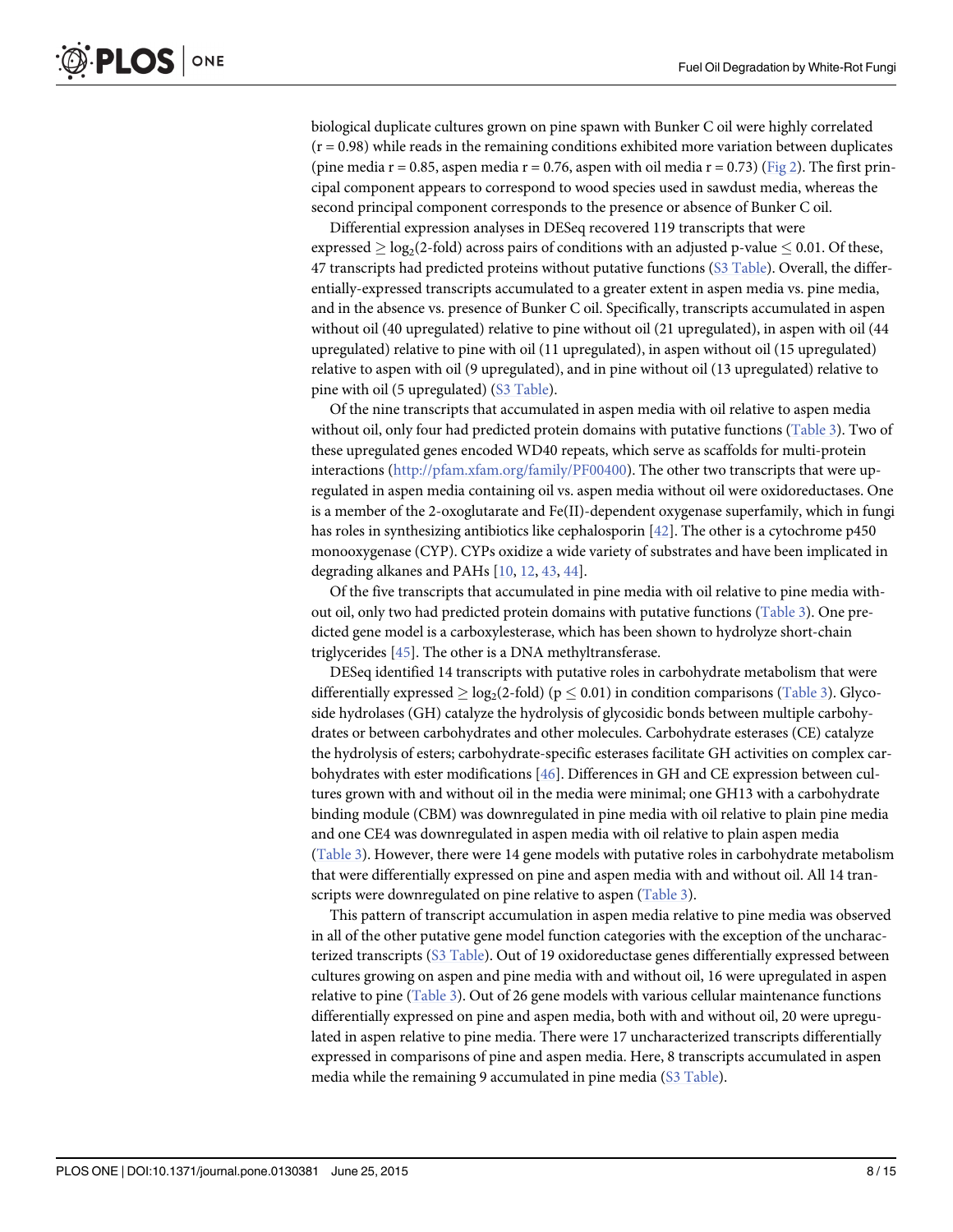<span id="page-8-0"></span>[Table 3.](#page-7-0) Punctularia strigosozonata transcripts with predicted protein functions expressed  $\geq$  log<sub>2</sub>(2-fold) (adjusted p < 0.01) in comparisons of 20-day growth on aspen and pine media with and without Bunker C oil.

|                      | Log <sub>2</sub> fold changes between media treatments |                                    |                   |                        |                                              |
|----------------------|--------------------------------------------------------|------------------------------------|-------------------|------------------------|----------------------------------------------|
| <b>Transcript ID</b> | Aspen + oil Aspen                                      | Pine + oil Pine                    | <b>Pine Aspen</b> | Pine + oil Aspen + oil | <b>Predicted protein functions</b>           |
|                      |                                                        | Carbohydrate Metabolic Processes   |                   |                        |                                              |
| 136601               |                                                        |                                    |                   | $-4.78$                | CE <sub>16</sub>                             |
| 134638               | $-3.43$                                                |                                    | $-5.67$           |                        | CE4                                          |
| 144208               |                                                        |                                    | $-3.42$           |                        | CBM13                                        |
| 144207               |                                                        |                                    |                   | $-4.86$                | CBM13                                        |
| 52241                |                                                        |                                    | $-3.22$           | $-5.32$                | GH10 with CBM1                               |
| 55472                |                                                        |                                    | $-3.20$           | $-4.40$                | GH12 with CBM1                               |
| 141097               |                                                        | $-2.81$                            |                   | $-3.59$                | GH13 with CBM 20                             |
| 138371               |                                                        |                                    |                   | $-4.71$                | GH44                                         |
| 120145               |                                                        |                                    | $-2.84$           | $-4.50$                | GH45                                         |
| 112013               |                                                        |                                    |                   | $-3.96$                | GH5 with CBM1                                |
| 71107                |                                                        |                                    |                   | $-5.10$                | GH <sub>7</sub>                              |
| 76154                |                                                        |                                    |                   | $-4.59$                | GH <sub>7</sub>                              |
| 79258                |                                                        |                                    | $-3.17$           | $-5.68$                | GH74 with CBM1                               |
| 99251                |                                                        |                                    |                   | $-3.03$                | GH76                                         |
|                      |                                                        | <b>Other Hydrolytic Activities</b> |                   |                        |                                              |
| 109773               |                                                        | 2.56                               |                   |                        | Carboxylesterase, type B                     |
| 126655               |                                                        |                                    |                   | $-4.41$                | GH <sub>25</sub>                             |
| 122284               |                                                        |                                    | $-2.78$           |                        | Poly(ADP-ribose) glycohydrolase              |
| 86290                |                                                        |                                    |                   | 2.68                   | Dienelactone hydrolase                       |
|                      |                                                        | Oxidoreductase Activities          |                   |                        |                                              |
| 65756                | 3.39                                                   |                                    |                   |                        | 2OG-Fe(II) oxygenase                         |
| 113634               | $-4.36$                                                |                                    | $-8.24$           | $-5.05$                | Aldo/keto reductase                          |
| 88982                |                                                        |                                    | $-2.83$           |                        | Cytochrome c oxidase, subunit I              |
| 133687               | 4.15                                                   |                                    | 4.59              |                        | CYP, B-class                                 |
| 139192               | $-5.59$                                                |                                    | $-5.20$           |                        | CYP, E-class, group I                        |
| 55809                |                                                        |                                    | $-2.43$           |                        | CYP, E-class, group I                        |
| 74484                |                                                        |                                    | $-5.88$           |                        | CYP, E-class, group IV                       |
| 136122               |                                                        |                                    |                   | $-3.21$                | CYP, group I                                 |
| 135713               |                                                        |                                    | $-5.66$           | $-4.23$                | CYP, group IV                                |
| 145671               |                                                        |                                    |                   | $-3.30$                | CYP, E-class, group I                        |
| 53596                |                                                        |                                    |                   | $-4.23$                | Indoleamine 2,3-dioxygenase                  |
| 107304               |                                                        |                                    |                   | $-3.52$                | Iron reductase domain/GMC oxidoreductase     |
| 75029                |                                                        |                                    |                   | $-3.46$                | Lytic polysaccharide monooxygenase           |
| 96689                |                                                        |                                    |                   | $-4.09$                | Lytic polysaccharide monooxygenase with CBM1 |
| 134993               |                                                        |                                    | $-3.21$           | $-6.95$                | Lytic polysaccharide monooxygenase with CBM1 |
| 116630               |                                                        |                                    | $-3.05$           | $-5.49$                | Lytic polysaccharide monooxygenase with CBM1 |
| 60310                |                                                        |                                    | 4.08              |                        | Oxidoreductase, molybdopterin-binding        |
| 92239                |                                                        |                                    | $-6.15$           | $-4.76$                | Oxidoreductase; multicopper oxidase          |
| 141611               |                                                        |                                    | 2.61              |                        | Short-chain dehydrogenase/reductase          |
| 55402                |                                                        |                                    | $-8.43$           | $-7.51$                | Zinc-binding alcohol dehydrogenase           |
|                      |                                                        | <b>Cellular Functions</b>          |                   |                        |                                              |
| 144468               |                                                        | 2.66                               |                   |                        | 6-O-methylguanine DNA methyltransferase      |
| 58133                |                                                        | $-3.11$                            |                   |                        | <b>AAA ATPase</b>                            |
| 106519               |                                                        |                                    |                   | 2.57                   | AAA ATPase, Mitochondrial chaperone BCS1     |

(Continued)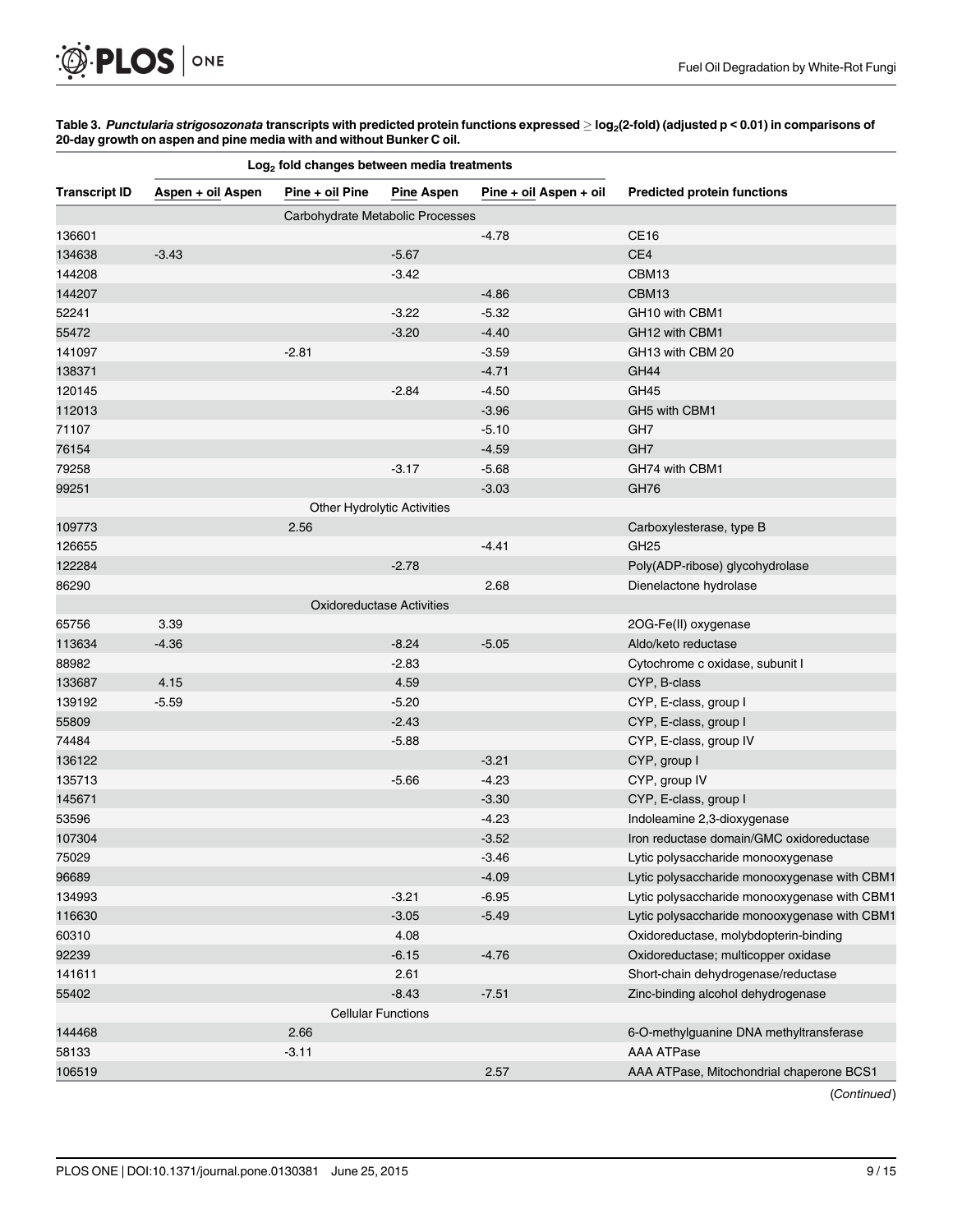

#### Table 3. (Continued)

|                      | Log <sub>2</sub> fold changes between media treatments |                 |                   |                        |                                                    |
|----------------------|--------------------------------------------------------|-----------------|-------------------|------------------------|----------------------------------------------------|
| <b>Transcript ID</b> | Aspen + oil Aspen                                      | Pine + oil Pine | <b>Pine Aspen</b> | Pine + oil Aspen + oil | <b>Predicted protein functions</b>                 |
| 106411               | $-2.98$                                                |                 | $-5.58$           | $-3.92$                | ABC transporter                                    |
| 55532                |                                                        |                 | $-3.40$           | $-4.31$                | Acetyltransferase                                  |
| 74867                |                                                        |                 | 2.69              |                        | AMP-binding enzyme                                 |
| 107193               |                                                        |                 | $-3.58$           | $-4.07$                | AMP-binding enzyme                                 |
| 63080                |                                                        |                 | $-2.30$           | $-2.70$                | Aspartate protease                                 |
| 138654               |                                                        |                 |                   | $-3.10$                | Aspartate protease                                 |
| 88642                | $-2.46$                                                |                 |                   |                        | Ceratoplatanin                                     |
| 88726                |                                                        |                 | $-3.96$           |                        | Ceratoplatanin                                     |
| 137633               |                                                        |                 |                   | 3.76                   | F-box                                              |
| 21108                |                                                        |                 | $-2.63$           |                        | Fungal hydrophobin                                 |
| 61618                | $-3.77$                                                | $-3.85$         |                   |                        | Heat shock protein family 20                       |
| 111941               | $-4.22$                                                | $-3.63$         | $-3.57$           | $-2.98$                | Heat shock protein family 20                       |
| 125088               | $-4.32$                                                | $-3.67$         | $-3.29$           |                        | Heat shock protein family 20                       |
| 142140               |                                                        | $-3.79$         |                   |                        | Heat shock protein family 20                       |
| 142147               | $-3.68$                                                | $-4.62$         |                   | $-2.96$                | Heat shock protein family 20                       |
| 105398               |                                                        | $-2.61$         |                   |                        | Heat shock protein family 70                       |
| 55838                |                                                        |                 |                   | $-3.16$                | Major facilitator superfamily                      |
| 93304                |                                                        |                 | $-2.53$           |                        | Major facilitator superfamily                      |
| 62703                |                                                        |                 | $-4.45$           |                        | Major facilitator superfamily                      |
| 67549                |                                                        |                 | 2.88              |                        | Major facilitator superfamily                      |
| 100315               |                                                        |                 |                   | $-2.98$                | Major facilitator superfamily                      |
| 117799               |                                                        |                 | $-3.44$           |                        | Major facilitator superfamily                      |
| 114404               |                                                        | $-4.40$         |                   | $-5.35$                | Peptidase A4 family                                |
| 121226               |                                                        |                 | $-2.77$           |                        | Per1-like                                          |
| 116001               | $-3.03$                                                |                 |                   |                        | Polyketide cyclase                                 |
| 31014                |                                                        |                 | 3.49              |                        | Protein kinase                                     |
| 146483               |                                                        |                 | 3.23              | 3.83                   | Sodium/solute symporter family                     |
| 134858               |                                                        |                 | $-2.86$           |                        | Terpene synthase                                   |
| 118119               |                                                        | $-4.11$         |                   |                        | Thaumatin-like protein                             |
| 78026                | 3.51                                                   |                 |                   |                        | WD40 repeat                                        |
| 145078               | 2.98                                                   |                 |                   |                        | WD40 repeat                                        |
| 139219               |                                                        |                 |                   | $-3.70$                | Zinc finger motif of a fungal transcription factor |
| 77440                |                                                        |                 | $-3.10$           |                        | Zinc finger domain                                 |

Positive log<sub>2</sub> fold changes indicate transcript accumulation in the first treatment while negative log<sub>2</sub> fold changes indicate transcript accumulation in the second treatment.

doi:10.1371/journal.pone.0130381.t003

## **Discussion**

The primary objective of this study was to determine if white rot fungi are able to degrade Number 6 "Bunker C" fuel oil. The five dikaryotic fungal strains grown for 180 days in the presence of Bunker C oil reduced the amounts of phenanthrene, a C10 alkane, and a C14 alkane relative to the amounts of these compounds in undegraded Bunker C oil. The degradation of these compounds demonstrates the promise that white-rot fungi hold as agents of bioremediation for similar oil compounds. All cultures reduced the C10 alkane more than they reduced phenanthrene and the C14 alkane. Other studies with mixed and pure bacterial and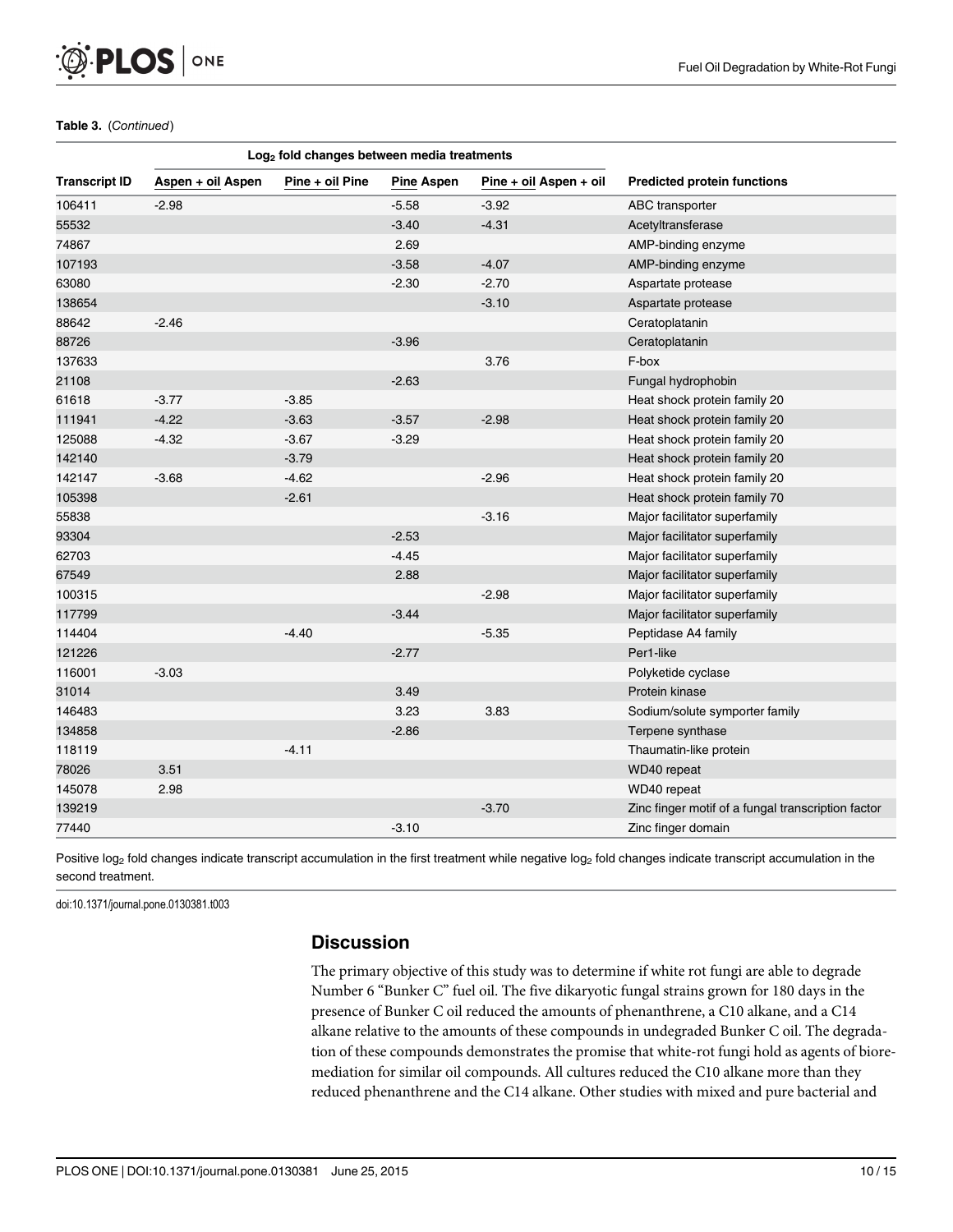<span id="page-10-0"></span>fungal cultures have shown preferential degradation of short-chain alkanes, which may explain the difference in average degradation efficiency between the shorter C10 and longer C14 alkanes after 6 months (98.1% and 48.6%, respectively)  $[47-50]$  $[47-50]$  $[47-50]$  $[47-50]$ .

Variation between species biological replicates in degradation of the C14 alkane and phenanthrene was evident for three of the four species with biological replicates on the same spawn substrate. It is likely that there is variation in degradation ability that was not captured by culturing only one or two replicates per species. Further, as P. strigosozonata was replicated only at 20 days on pine and aspen spawn but not at 180 days, it is uncertain whether the inability of the P. strigosozonata monokaryon to degrade the C14 alkane and phenanthrene in pine and aspen media is attributable to the short time span of culturing or to real species-specific differences between this strain and the other five that were grown for 180 days. This result is in contrast to another study of phenanthrene degradation with a white-rot fungus, P. ostreatus, which showed a reduction of the PAH by 94% in defined media after only 11 days [\[51\]](#page-14-0). Plant extractive compounds in the wood sawdust-based growth media used in this study could have interfered with rapid degradation of phenanthrene and other complex compounds in Bunker C oil.

The secondary objective of this study was to assess whether there are differences in gene expression by P. strigosozonata after 20 days of growth on pine and aspen sawdust media and with or without Bunker C oil. Of the 14 transcripts that were upregulated in oil-containing media, only 6 had putative functional characterizations. Three of these encoded putative oxidoreductases, suggesting that oxidative enzymes were partially responsible for the oil degradation observed in P. strigosozonata cultures. Since the P. strigosozonata cultures did not appreciably degrade phenanthrene or the C14 alkane, we conclude that the differentially expressed transcripts may have been involved in short-chain alkane biotransformation. CYP enzymes, like the one upregulated in aspen media containing Bunker C oil relative to plain aspen media, catalyze terminal oxidation of alkanes [\[12\]](#page-12-0) and are involved in early stages of PAH biotransformation [[9](#page-12-0), [10](#page-12-0), [44](#page-14-0)]. The upregulated CYP in aspen media containing oil could have been responsible for the small amount (5.1%) of phenanthrene transformation observed in that treatment. However, this pattern of upregulation in oil-containing media did not hold for the other six differentially expressed genes identified as P450s in this study, which were upregulated in aspen media relative to pine media. Carboxylesterases, like the one upregulated in pine media containing Bunker C oil relative to plain pine media, are involved in phase I metabolism of xenobiotics in diverse organisms  $[52]$  $[52]$  $[52]$ . Further, one study demonstrated increased activity of a Fusarium carboxylesterase when olive oil was added to the growth medium [\[53\]](#page-14-0). The genes involved in early phases of xenobiotic biotransformation that were upregulated in cultures containing Bunker C oil may be induced detoxification responses. In addition, there were 8 transcripts without functional characterizations that accumulated in media with oil relative to media without oil ([S3 Table\)](#page-11-0). These genes could have important but as-yet undiscovered roles in biotransformation of crude oil.

Fourteen transcripts with putative proteins related to carbohydrate metabolism were differentially expressed in one or more condition comparisons. All of these genes were upregulated in aspen media relative to pine media. The extent of overexpression may indicate that P. strigosozonata was metabolizing carbohydrates more actively in aspen spawn than in pine spawn at the time the cultures were frozen at -80°C to prevent further growth. Ginns and Lefebvre [\[30](#page-13-0)] list Picea sp. as one of 34 hosts for P. strigosozonata, but most reports are on hardwoods, including eight species of Populus (aspen). We speculate that the enhanced expression of diverse genes related to carbohydrate metabolism on aspen vs. pine by P. strigosozonata may reflect adaption to hardwood substrates, specifically Populus [[30](#page-13-0)]. Vanden Wymelenberg et al. [\[54](#page-14-0)] demonstrated upregulated transcript levels in the white-rot fungus P. chrysosporium in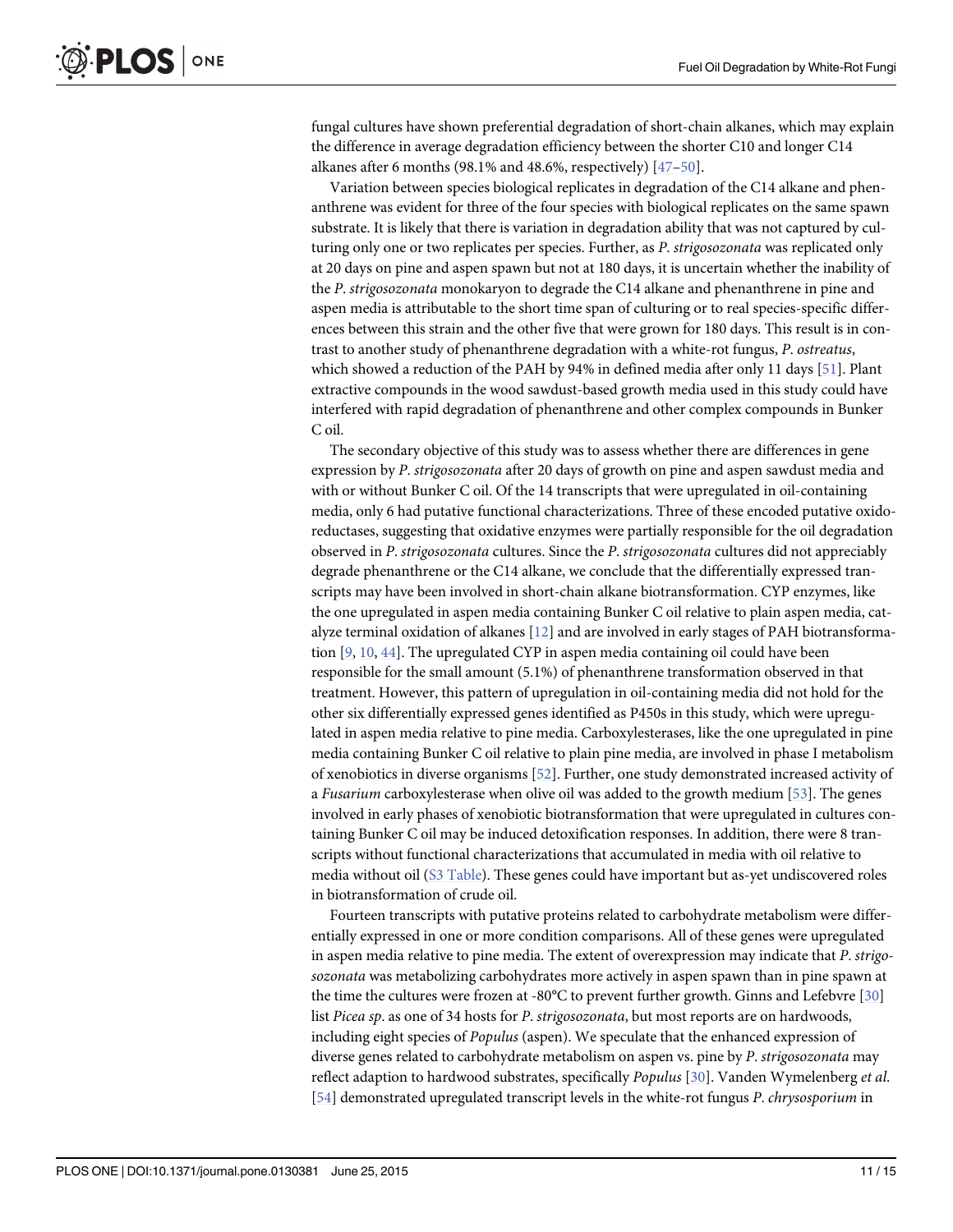<span id="page-11-0"></span>aspen (Populus grandidentata) media relative to pine (Pinus strobus) media. In parallel with the results from the study detailed in this paper, many of the upregulated genes were for GH enzymes with putative roles in carbohydrate metabolism.

Irpex lacteus, T. biforme, P. radiata, T. versicolor, and P. ostreatus are promising candidates for degrading petroleum compounds, but the mechanisms of Bunker C oil degradation remain obscure. The hydrocarbon degradation screen completed in this study should be replicated in the bioremediation system at Fisherville Mill to assess the effects of lower ambient temperatures, lack of control over media sterility and nutrient content, and the flow rate of polluted canal water through fungal spawn. The results of the degradation analysis of the 20-day P. strigosozonata cultures suggest that white-rot fungi are able to rapidly degrade short n-alkanes, but continuous monitoring of filtered canal water would help determine if white-rot fungi can appreciably degrade phenanthrene and long chain  $n$ -alkanes in fewer than 180 days. Comparative gene expression analyses revealed greater differences between expression profiles of P. strigosozonata grown on different woody substrates than between profiles of this fungus growing in the presence and absence of Bunker C oil, suggesting that oil biotransformation may be less of an induced mechanism than a co-oxidative process that occurs alongside lignocellulose metabolic processes.

## Supporting Information

[S1 Fig.](http://www.plosone.org/article/fetchSingleRepresentation.action?uri=info:doi/10.1371/journal.pone.0130381.s001) Flame ionization detector chromatogram of terpene (hopane) in control samples. In labeled terpene peak, top line: autoclaved Bunker C oil, middle line: uninoculated pine spawn without oil, bottom line: uninoculated aspen spawn without oil. (JPG)

[S2 Fig.](http://www.plosone.org/article/fetchSingleRepresentation.action?uri=info:doi/10.1371/journal.pone.0130381.s002) Flame ionization detector chromatogram of phenanthrene in control samples. In labeled phenanthrene peak, top line: autoclaved Bunker C oil, middle line: uninoculated pine spawn without oil, bottom line: uninoculated aspen spawn without oil. (JPG)

[S3 Fig.](http://www.plosone.org/article/fetchSingleRepresentation.action?uri=info:doi/10.1371/journal.pone.0130381.s003) Flame ionization detector chromatogram of C10 and C14 alkanes in control samples. In labeled peaks, top line: Bunker C oil, middle line: uninoculated pine spawn without oil, bottom line: uninoculated aspen spawn without oil. (JPG)

[S4 Fig.](http://www.plosone.org/article/fetchSingleRepresentation.action?uri=info:doi/10.1371/journal.pone.0130381.s004) Dispersion plot of normalized RNA-Seq read counts from all Punctularia strigosozonata samples.

(JPG)

[S1 Table](http://www.plosone.org/article/fetchSingleRepresentation.action?uri=info:doi/10.1371/journal.pone.0130381.s005). Quantity (μg) and quality (absorbance ratios) of LiCl-purified total Punctularia strigosozonata RNA.

(DOCX)

[S2 Table](http://www.plosone.org/article/fetchSingleRepresentation.action?uri=info:doi/10.1371/journal.pone.0130381.s006). Pearson correlations (r) between normalized gene counts of Punctularia strigosozonata biological replicate RNA-Seq libraries. (DOCX)

[S3 Table](http://www.plosone.org/article/fetchSingleRepresentation.action?uri=info:doi/10.1371/journal.pone.0130381.s007). Punctularia strigosozonata transcripts differentially expressed  $\geq$  log<sub>2</sub>(2-fold) (adjusted  $p \le 0.01$ ) in condition comparisons identified using R package DESeq. Positive log<sub>2</sub> fold changes indicate accumulation of transcripts in the first condition while negative changes indicate accumulation of transcripts in the second condition. Putative transcript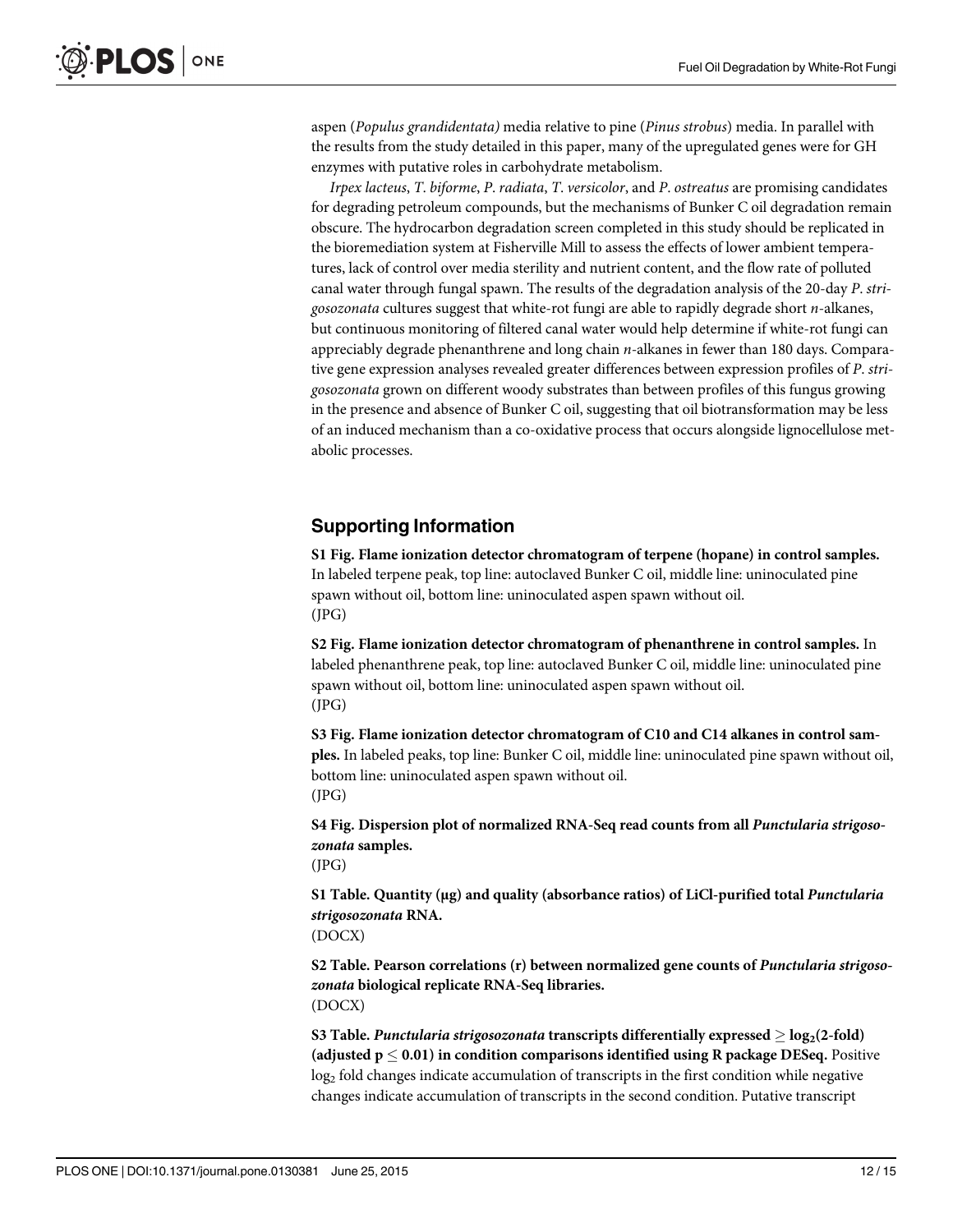<span id="page-12-0"></span>functions were characterized using the JGI Mycocosm database and Pfam. (DOCX)

### [S1 Dataset.](http://www.plosone.org/article/fetchSingleRepresentation.action?uri=info:doi/10.1371/journal.pone.0130381.s008) Counts table of transcripts that mapped to the Punctularia strigosozonata genome across all culture conditions.

(TXT)

## Acknowledgments

This research was conducted in partial fulfillment of the requirements of the Master's Program in Biology at Clark University by DY. The authors thank Eugene Bernat (Fisherville Redevelopment LLC) for support of this research.

## Author Contributions

Conceived and designed the experiments: DY JR RM IG DH. Performed the experiments: DY JR RM EL AL IG DH. Analyzed the data: DY JR RM EL AL IG DH. Contributed reagents/ materials/analysis tools: DY JR RM EL AL IG DH. Wrote the paper: DY JR EL DH.

## References

- [1.](#page-0-0) Boddy L. Development and function of fungal communities in decomposing wood. Mycology Series. 1992; 9:749–82.
- [2.](#page-0-0) Gadd GM. Fungi and industrial pollutants. In: Kubicek CP, Druzhinina IS, editors. Environmental and Microbial Relationships. The Mycota. IV. 2nd ed. Berlin Heidelberg: Springer-Verlag; 2007. p. 69–84.
- [3.](#page-0-0) Floudas D, Binder M, Riley R, Barry K, Blanchette RA, Henrissat B, et al. The Paleozoic origin of enzymatic lignin decomposition reconstructed from 31 fungal genomes. Science. 2012; 336(6089):1715–9. doi: [10.1126/science.1221748](http://dx.doi.org/10.1126/science.1221748) PMID: [22745431](http://www.ncbi.nlm.nih.gov/pubmed/22745431)
- [4.](#page-1-0) Kanaly R, Hur H. Growth of Phanerochaete chrysosporium on diesel fuel hydrocarbons at neutral pH. Chemosphere. 2006; 63(2):202–11. PMID: [16226785](http://www.ncbi.nlm.nih.gov/pubmed/16226785)
- [5.](#page-1-0) Harvey PJ, Thurston CF. The biochemistry of ligninolytic fungi. In: Gadd GM, editor. Fungi in Bioremediation. Cambridge: Cambridge University Press; 2001. p. 27–51.
- [6.](#page-1-0) Martinez AT. Molecular biology and structure-function of lignin-degrading heme peroxidases. Enzyme Microb Technol. 2002; 30(4):425–44.
- [7.](#page-1-0) Baldrian P. Fungal laccases: occurrence and properties. FEMS Microbiol Rev. 2006; 30(2):215–42. PMID: [16472305](http://www.ncbi.nlm.nih.gov/pubmed/16472305)
- [8.](#page-1-0) Asgher M, Bhatti HN, Ashraf M, Legge RL. Recent developments in biodegradation of industrial pollutants by white rot fungi and their enzyme system. Biodegradation. 2008; 19(6):771–83. doi: [10.1007/](http://dx.doi.org/10.1007/s10532-008-9185-3) [s10532-008-9185-3](http://dx.doi.org/10.1007/s10532-008-9185-3) PMID: [18373237](http://www.ncbi.nlm.nih.gov/pubmed/18373237)
- [9.](#page-1-0) Bamforth SM, Singleton I. Bioremediation of polycyclic aromatic hydrocarbons: current knowledge and future directions. J Chem Technol Biotechnol. 2005; 80(7):723–36.
- [10.](#page-1-0) Syed K, Porollo A, Lam YW, Grimmett PE, Yadav JS. CYP63A2, a catalytically versatile fungal P450 monooxygenase capable of oxidizing higher-molecular-weight polycyclic aromatic hydrocarbons, alkylphenols, and alkanes. Appl Environ Microbiol. 2013; 79(8):2692–702. doi: [10.1128/aem.03767-12](http://dx.doi.org/10.1128/aem.03767-12) PMID: [23416995](http://www.ncbi.nlm.nih.gov/pubmed/23416995)
- [11.](#page-1-0) Moen MA, Hammel KE. Lipid peroxidation by the manganese peroxidase of Phanerochaete chrysosporium is the basis for phenanthrene oxidation by the intact fungus. Appl Environ Microbiol. 1994; 60 (6):1956–61. PMID: [16349285](http://www.ncbi.nlm.nih.gov/pubmed/16349285)
- [12.](#page-1-0) Van Beilen JB, Li Z, Duetz WA, Smits TH, Witholt B. Diversity of alkane hydroxylase systems in the environment. Oil Gas Sci Technol. 2003; 58(4):427–40.
- [13.](#page-1-0) Cajthaml T, Erbanová P, Kollmann A, Novotný Č, Šašek V, Mougin C. Degradation of PAHs by ligninolytic enzymes of Irpex lacteus. Folia Microbiol (Praha). 2008; 53(4):289–94.
- [14.](#page-1-0) Kim HY, Song HG. Transformation and mineralization of 2, 4, 6-trinitrotoluene by the white rot fungus Irpex lacteus. Appl Microbiol Biotechnol. 2003; 61(2):150-6. PMID: [12655457](http://www.ncbi.nlm.nih.gov/pubmed/12655457)
- [15.](#page-1-0) Svobodová K, Majcherczyk A, Novotnı C, Kües U. Implication of mycelium-associated laccase from Irpex lacteus in the decolorization of synthetic dyes. Bioresour Technol. 2008; 99(3):463–71. PMID: [17369037](http://www.ncbi.nlm.nih.gov/pubmed/17369037)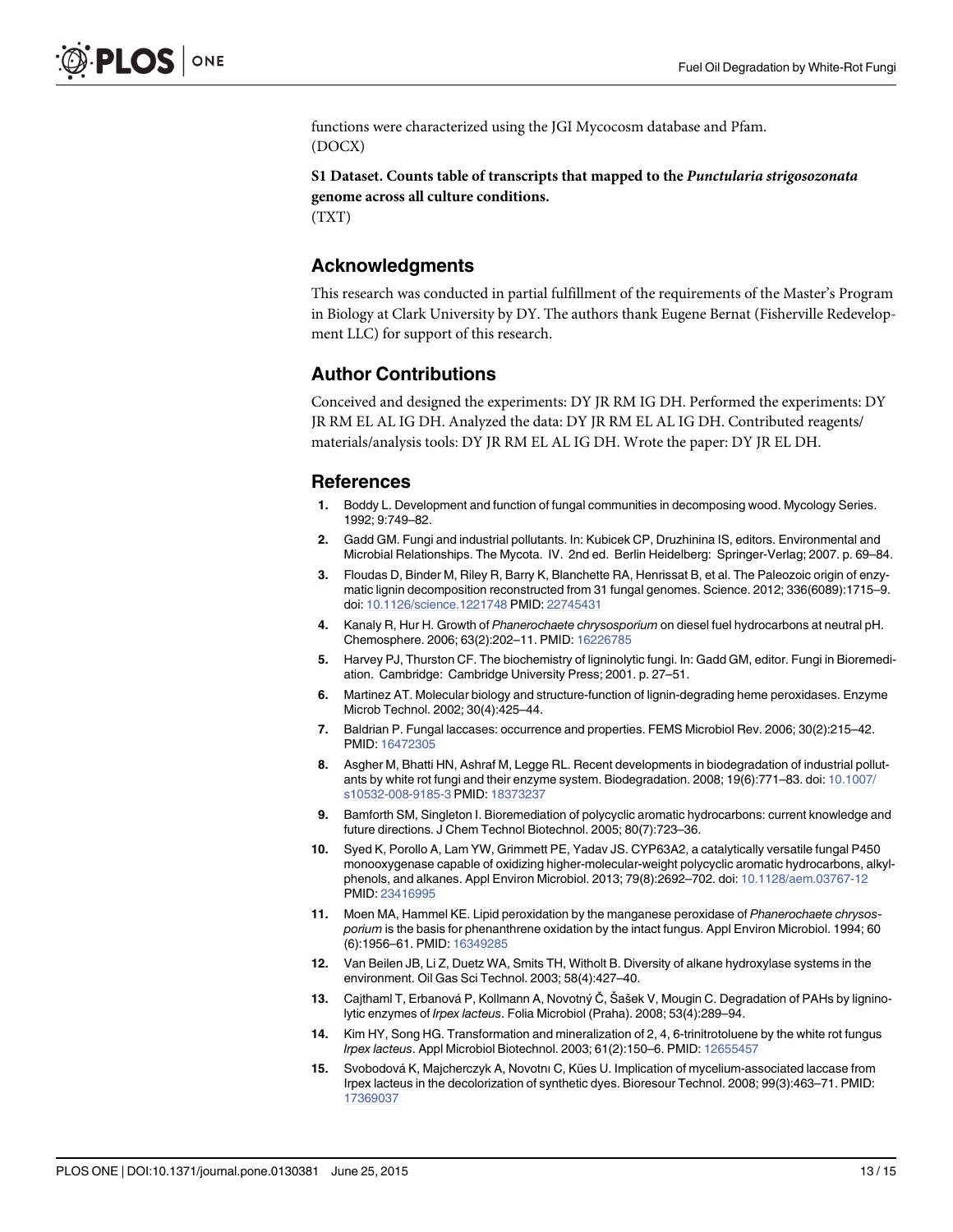- <span id="page-13-0"></span>[16.](#page-1-0) Shin K, Kim YH, Lim J. Purification and characterization of manganese peroxidase of the white-rot fungus Irpex lacteus. J Microbiol. 2005; 43(6):503–9. PMID: [16410766](http://www.ncbi.nlm.nih.gov/pubmed/16410766)
- [17.](#page-1-0) Novotny C, Cajthaml T, Svobodova K, Susla M, Sasek V. Irpex lacteus, a white-rot fungus with biotechnological potential—review. Folia Microbiol (Praha). 2009; 54(5):375–90. Epub 2009/11/26. PubMed PMID: [19937209.](http://www.ncbi.nlm.nih.gov/pubmed/19937209)
- [18.](#page-1-0) Novotny C, Erbanova P, Cajthaml T, Rothschild N, Dosoretz C, Sasek V. Irpex lacteus, a white rot fungus applicable to water and soil bioremediation. Appl Microbiol Biotechnol. 2000; 54(6):850–3. Epub 2001/01/11. PubMed PMID: [11152080.](http://www.ncbi.nlm.nih.gov/pubmed/11152080)
- [19.](#page-1-0) Bezalel L, Hadar Y, Cerniglia CE. Mineralization of polycyclic aromatic hydrocarbons by the white rot fungus Pleurotus ostreatus. Appl Environ Microbiol. 1996; 62(1):292–5. PMID: [16535219](http://www.ncbi.nlm.nih.gov/pubmed/16535219)
- 20. Pozdnyakova NN, Nikitina VE, Turovskaya OV. Bioremediation of oil-polluted soil with an association including the fungus Pleurotus ostreatus and soil microflora. Appl Biochem Microbiol. 2008; 44(1):60– 5.
- [21.](#page-1-0) Aggelis G, Iconomou D, Christou M, Bokas D, Kotzailias S, Christou G, et al. Phenolic removal in a model olive oil mill wastewater using Pleurotus ostreatus in bioreactor cultures and biological evaluation of the process. Water Res. 2003; 37(16):3897–904. PMID: [12909108](http://www.ncbi.nlm.nih.gov/pubmed/12909108)
- [22.](#page-1-0) Collins PJ, Kotterman M, Field JA, Dobson A. Oxidation of anthracene and benzo[a]pyrene by laccases from Trametes versicolor. Appl Environ Microbiol. 1996; 62(12):4563–7. PMID: [16535468](http://www.ncbi.nlm.nih.gov/pubmed/16535468)
- 23. Field JA, de Jong E, Feijoo Costa G, de Bont JA. Biodegradation of polycyclic aromatic hydrocarbons by new isolates of white rot fungi. Appl Environ Microbiol. 1992; 58(7):2219–26. Epub 1992/07/01. PubMed PMID: [1637159;](http://www.ncbi.nlm.nih.gov/pubmed/1637159) PubMed Central PMCID: PMC195758.
- [24.](#page-1-0) Novotny C, Erbanova P, Sasek V, Kubatova A, Cajthaml T, Lang E, et al. Extracellular oxidative enzyme production and PAH removal in soil by exploratory mycelium of white rot fungi. Biodegradation. 1999; 10(3):159–68. Epub 1999/09/24. PubMed PMID: [10492884](http://www.ncbi.nlm.nih.gov/pubmed/10492884).
- [25.](#page-1-0) Rogalski J, Lundell TK, Leonowicz A, Hatakka AI. Influence of aromatic compounds and lignin on production of ligninolytic enzymes by Phlebia radiata. Phytochemistry. 1991; 30(9):2869–72.
- [26.](#page-1-0) Eshghi H, Alishahi Z, Zokaei M, Daroodi A, Tabasi E. Decolorization of methylene blue by new fungus: Trichaptum biforme and decolorization of three synthetic dyes by Trametes hirsuta and Trametes gibbosa. Eur J Chem. 2011; 2(4):463–8.
- [27.](#page-1-0) Freitag M, Morrell JJ. Decolorization of the polymeric dye Poly R-478 by wood-inhabiting fungi. Can J Microbiol. 1992; 38(8):811–22.
- [28.](#page-1-0) Farr D, Rossman A. Fungal Databases. Systematic Mycology and Microbiology Laboratory, ARS, USDA. 2013.
- 29. Gilbertson RL, Ryvarden L. North American Polypores. Oslo: Fungiflora; 1987.
- [30.](#page-1-0) Ginns J, Lefebvre M. Lignicolous corticioid fungi (Basidiomycota) of North America: systematics, distribution, and ecology. Saint Paul: American Phytopathological Society; 1993.
- [31.](#page-1-0) Ollila P, Soukup J, Nowack B, Bernat E, Brammer D, Hultstrom E, et al., editors. Fisherville Mill–a case study–cost effective remediation through collaboration. Proceedings of the Annual International Conference on Soils, Sediments, Water and Energy; 2008: Berkeley Electronic Press.
- [32.](#page-1-0) Kristanti RA. Bioremediation of Crude Oil by White Rot Fungi Polyporus sp. S133. Journal of Microbiology and Biotechnology. 2011; 21(9):995–1000. doi: [10.4014/jmb.1105.05047](http://dx.doi.org/10.4014/jmb.1105.05047) PMID: [21952378](http://www.ncbi.nlm.nih.gov/pubmed/21952378)
- [33.](#page-1-0) Marquez-Rocha FJ, Hernandez-Rodrıguez VZ, Vazquez-Duhalt R. Biodegradation of soil-adsorbed polycyclic aromatic hydrocarbons by the white rot fungus Pleurotus ostreatus. Biotechnology Letters. 2000; 22:469–72.
- [34.](#page-2-0) U.S. Environmental Protection Agency. Method 8015C Nonhalogenated Organics by Gas Chromatography 2007.
- [35.](#page-3-0) Wang Z, Fingas M, Owens E, Sigouin L, Brown C. Long-term fate and persistence of the spilled Metula oil in a marine salt marsh environment: Degradation of petroleum biomarkers. Journal of Chromatogra-phy A. 2001; 926(2):275-90. PMID: [11556333](http://www.ncbi.nlm.nih.gov/pubmed/11556333)
- [36.](#page-3-0) Wang J, Zhang X, Li G. Compositions and diagnostic ratios of heavily degraded crude oil residues in contaminated soil in oilfields. Huan Jing Ke Xue. 2012; 33(4):1352–60. PMID: [22720589](http://www.ncbi.nlm.nih.gov/pubmed/22720589)
- [37.](#page-3-0) da Cruz GF, dos Santos Neto EV, Marsaioli AJ. Petroleum degradation by aerobic microbiota from the Pampo Sul oil field, Campos Basin, Brazil. Organic Geochemistry. 2008; 39(8):1204–9.
- [38.](#page-4-0) Li H, Durbin R. Fast and accurate long-read alignment with Burrows–Wheeler transform. Bioinformatics. 2010; 26(5):589–95. doi: [10.1093/bioinformatics/btp698](http://dx.doi.org/10.1093/bioinformatics/btp698) PMID: [20080505](http://www.ncbi.nlm.nih.gov/pubmed/20080505)
- [39.](#page-4-0) Anders S, Huber W. Differential expression analysis for sequence count data. Genome Biol. 2010; 11 (10):R106. doi: [10.1186/gb-2010-11-10-r106](http://dx.doi.org/10.1186/gb-2010-11-10-r106) PMID: [20979621](http://www.ncbi.nlm.nih.gov/pubmed/20979621)